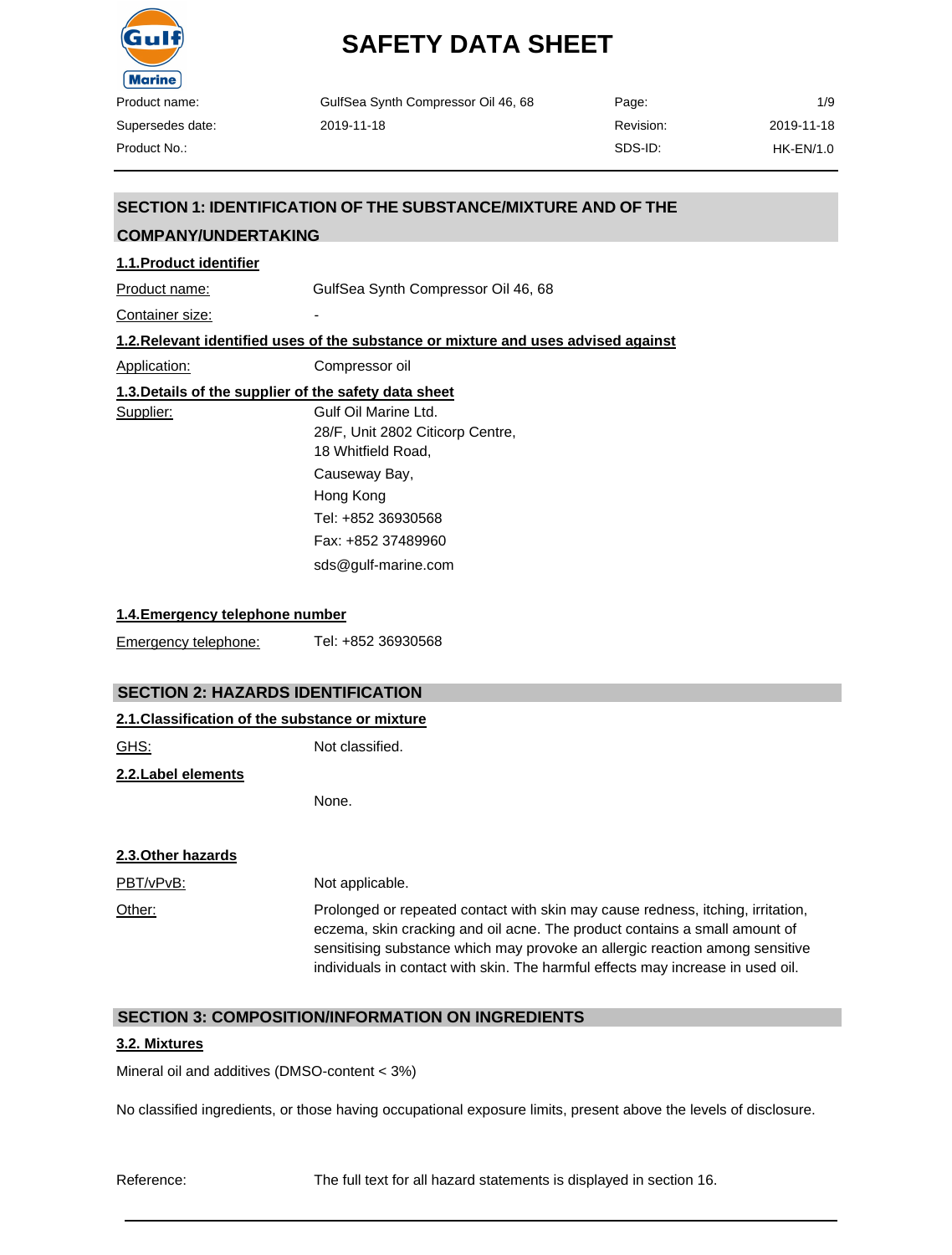

| GulfSea Synth Compressor Oil 46, 68 | Page:     | 2/9         |
|-------------------------------------|-----------|-------------|
| 2019-11-18                          | Revision: | 2019-11-18  |
|                                     | SDS-ID:   | $HK-EN/1.0$ |

# **SECTION 4: FIRST AID MEASURES**

### **4.1.Description of first aid measures**

| Inhalation:       | Move into fresh air and keep at rest. In case of persistent throat irritation<br>or coughing: Seek medical attention and bring these instructions.                                                          |
|-------------------|-------------------------------------------------------------------------------------------------------------------------------------------------------------------------------------------------------------|
| Skin contact:     | Remove contaminated clothing. Wash skin thoroughly with soap and water.<br>Get medical attention if any discomfort continues.                                                                               |
| Eye contact:      | Immediately flush with plenty of water for at least 15 minutes. Remove any<br>contact lenses and open eyelids widely. If irritation persists: Seek medical<br>attention and bring along these instructions. |
| Ingestion:        | Rinse mouth with water. Drink a few glasses of water or milk. Do not<br>induce vomiting. Get medical attention.                                                                                             |
|                   | 4.2. Most important symptoms and effects, both acute and delayed                                                                                                                                            |
| Symptoms/effects: | Defatting, drying and cracking of skin.                                                                                                                                                                     |
|                   | 4.3. Indication of any immediate medical attention and special treatment needed                                                                                                                             |
|                   | Medical attention/treatments: Treat symptomatically. If swallowed, especially in large quantities: Get<br>medical attention.                                                                                |

# **SECTION 5: FIREFIGHTING MEASURES**

#### **5.1.Extinguishing media**

| <b>Extinguishing media:</b>                | Extinguish with foam, carbon dioxide, dry powder or water fog. Cool containers<br>exposed to heat with water spray and remove container, if no risk is involved. |  |
|--------------------------------------------|------------------------------------------------------------------------------------------------------------------------------------------------------------------|--|
|                                            | Do not use water jet as an extinguisher, as this will spread the fire.                                                                                           |  |
|                                            | 5.2. Special hazards arising from the substance or mixture                                                                                                       |  |
| Specific hazards:                          | When heated and in case of fire, harmful vapours/gases may be formed. Fire in<br>closed areas should only be extinguished by trained personnel.                  |  |
| 5.3. Advice for firefighters               |                                                                                                                                                                  |  |
| Protective equipment for<br>fire-fighters: | Evacuate personnel from immediate vicinity. Use air-supplied respirator during<br>fire fighting. Wear full protective clothing.                                  |  |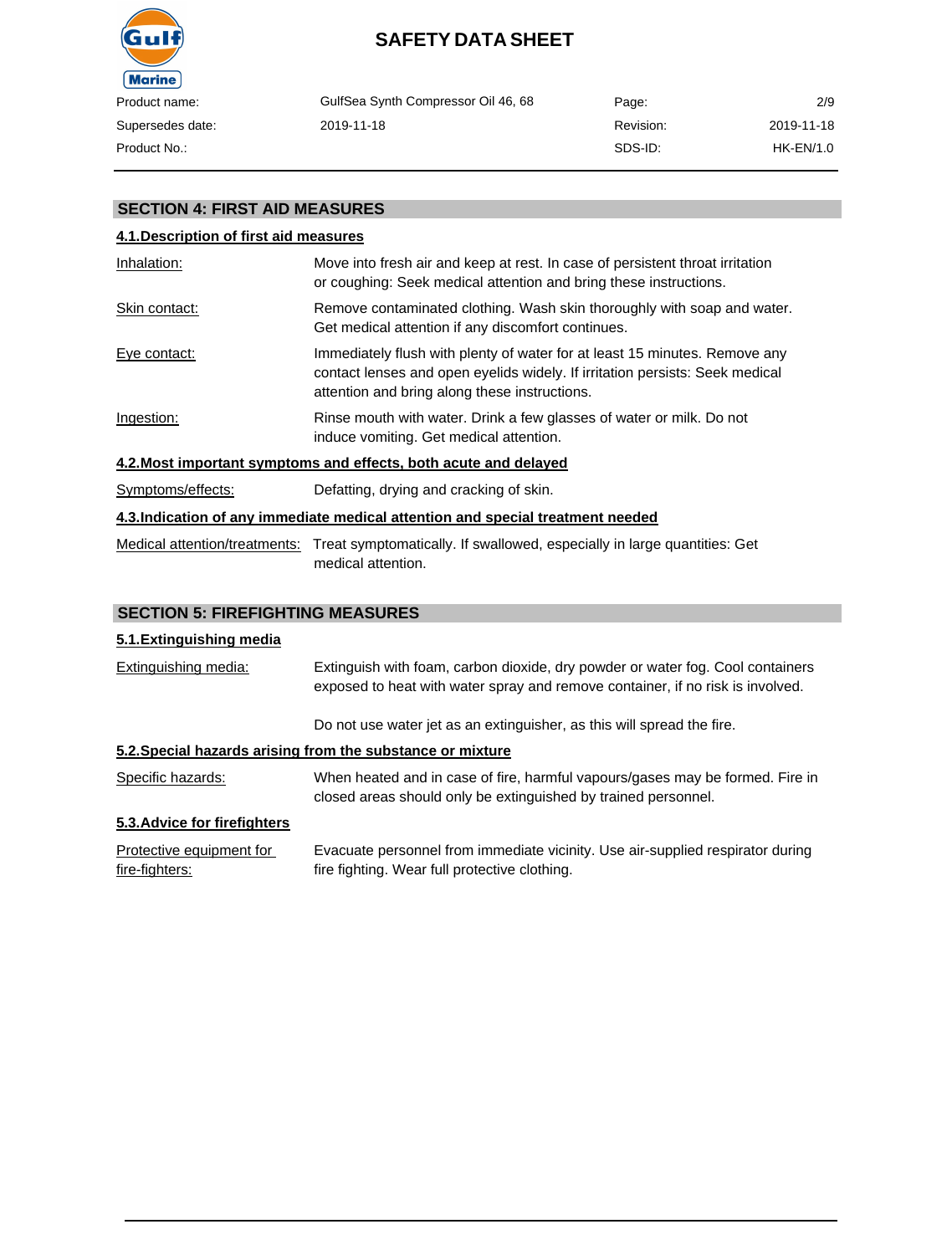

| Product name:    | GulfSea Synth Compressor Oil 46, 68 | Page:     | 3/9         |
|------------------|-------------------------------------|-----------|-------------|
| Supersedes date: | 2019-11-18                          | Revision: | 2019-11-18  |
| Product No.:     |                                     | SDS-ID:   | $HK-EN/1.0$ |
|                  |                                     |           |             |

### **SECTION 6: ACCIDENTAL RELEASE MEASURES**

#### **6.1. Personal precautions, protective equipment and emergency procedures**

| Personal precautions:            | If leakage cannot be stopped, evacuate area. Mark the spillage. Avoid inhalation<br>of oil mist and contact with skin and eyes. Keep public away from danger area. In<br>case of spills, beware of slippery floors and surfaces. |
|----------------------------------|----------------------------------------------------------------------------------------------------------------------------------------------------------------------------------------------------------------------------------|
| Protective equipment:            | Put on protective equipment before entering danger area.                                                                                                                                                                         |
| 6.2. Environmental precautions   |                                                                                                                                                                                                                                  |
| Environmental<br>precautions:    | Prevent spillage entering a watercourse or sewer, contaminating soil or<br>vegetation. If this is not possible notify police and appropriate authorities<br>immediately.                                                         |
|                                  | 6.3. Methods and material for containment and cleaning up                                                                                                                                                                        |
| Methods for cleaning up:         | Stop leak if possible without risk. Absorb with sand or other inert absorbent.<br>Large Spillages: Stop leak if possible without risk.                                                                                           |
| 6.4. Reference to other sections |                                                                                                                                                                                                                                  |
| Reference:                       | For personal protection, see section 8. For waste disposal, see section 13.                                                                                                                                                      |

# **SECTION 7: HANDLING AND STORAGE**

#### **7.1. Precautions for safe handling**

| Safe handling advice:    | Observe good chemical hygiene practices. Avoid inhalation of oil mist and<br>contact with skin and eyes. Avoid prolonged and repeated contact with oil,<br>particularly used oil. Wash hands before breaks and before smoking, eating<br>or drinking. |
|--------------------------|-------------------------------------------------------------------------------------------------------------------------------------------------------------------------------------------------------------------------------------------------------|
| Technical measures:      | Use work methods which minimise oil mist production. Do not smoke or use open<br>fire or other sources of ignition.                                                                                                                                   |
| Technical precautions:   | When working with heated oil, mechanical ventilation may be required.                                                                                                                                                                                 |
|                          | 7.2. Conditions for safe storage, including any incompatibilities                                                                                                                                                                                     |
|                          | Technical measures for safe Store in tightly closed original container in a well-ventilated place. Containers,                                                                                                                                        |
| storage:                 | which are opened, must be carefully resealed and kept upright to prevent<br>leakage. Ensure that the container is undamaged and has a proper label. Use<br>appropriate containment to avoid environmental contamination.                              |
| Storage conditions:      | Store in tightly closed original container in a well-ventilated place. Protect<br>from heat and direct sunlight.                                                                                                                                      |
| 7.3. Specific end use(s) |                                                                                                                                                                                                                                                       |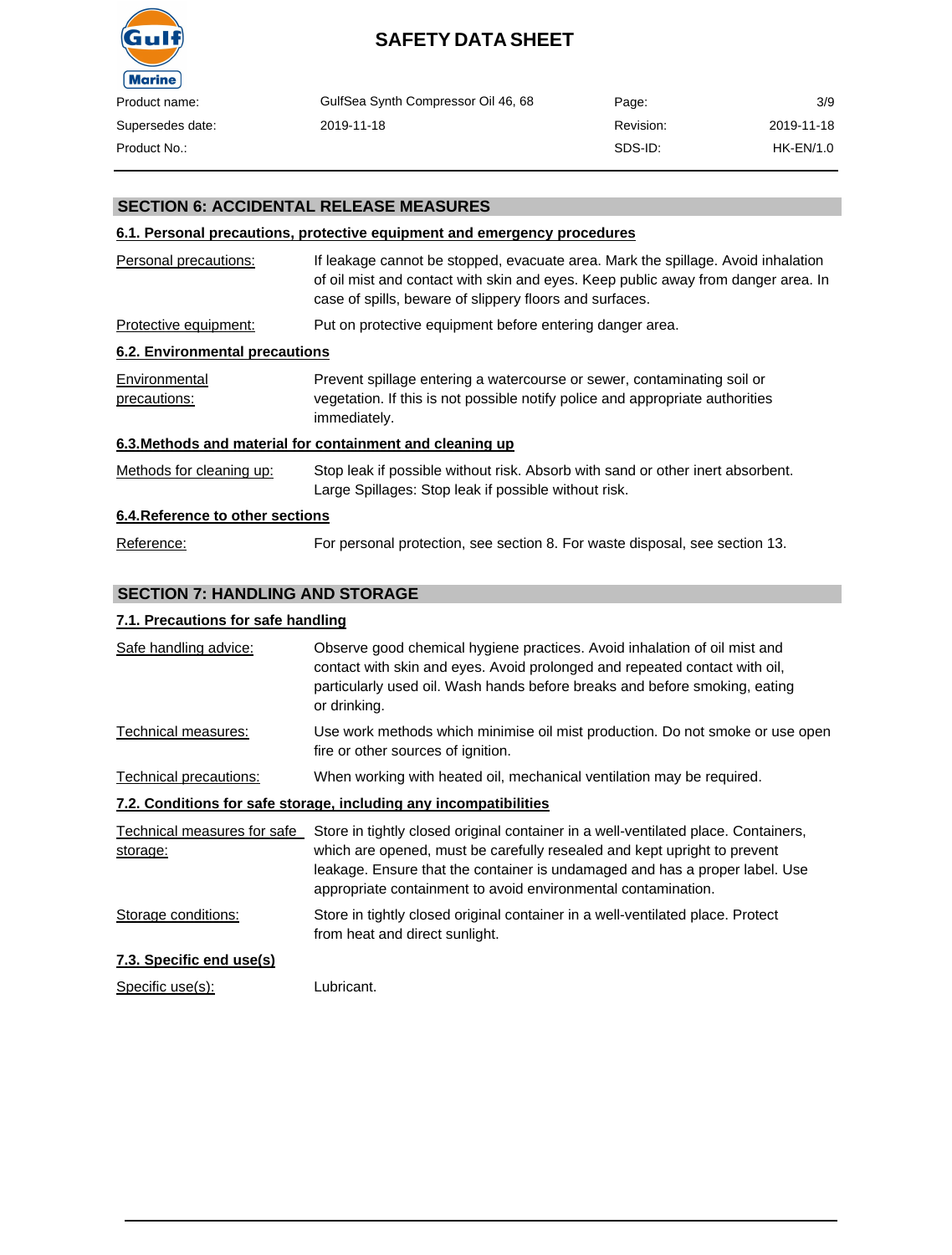

| GulfSea Synth Compressor Oil 46, 68 | Page:     | 4/9              |
|-------------------------------------|-----------|------------------|
| 2019-11-18                          | Revision: | 2019-11-18       |
|                                     | SDS-ID:   | <b>HK-EN/1.0</b> |

### **SECTION 8: EXPOSURE CONTROLS/PERSONAL PROTECTION**

# **8.1.Control parameters**

Occupational exposure limits:

| CAS-No.:       | Chemical name:     | <u>As:</u>                                   | Exposure limits:                                             | Type:               | Notes:                   | References: |
|----------------|--------------------|----------------------------------------------|--------------------------------------------------------------|---------------------|--------------------------|-------------|
| $\blacksquare$ | Oil mist, -mineral |                                              | $5 \text{ mg/m}$                                             | PEL (Long<br>Term)  |                          |             |
|                |                    |                                              | $10 \text{ mg/m}$                                            | PEL (Short<br>Term) | $\overline{\phantom{a}}$ |             |
| Notes:         |                    |                                              | SG: Guidelines on prevention and control of chemical hazard. |                     |                          |             |
| DNEL/PNEC:     |                    | DNEL: Not available.<br>PNEC: Not available. |                                                              |                     |                          |             |

# **8.2.Exposure controls**

| <b>Engineering measures:</b> | Provide adequate ventilation. Observe Occupational Exposure Limits and<br>minimize the risk of inhalation of vapours and oil mist.                                                                                                                                                                                                                            |
|------------------------------|---------------------------------------------------------------------------------------------------------------------------------------------------------------------------------------------------------------------------------------------------------------------------------------------------------------------------------------------------------------|
| Respiratory equipment:       | In case of inadequate ventilation use suitable respirator. Use respiratory<br>equipment with gas filter, type A1. If the product is heated under manual<br>handling, use suitable mask with filter A1P2 or A2P2.                                                                                                                                              |
| Hand protection:             | Nitrile gloves are recommended. If signs of wear and tear are noticed then the<br>gloves should be replaced. The most suitable glove must be chosen in<br>collaboration with the gloves supplier, who can inform about the breakthrough<br>time of the glove material.                                                                                        |
| Eye protection:              | Wear approved, tight fitting safety glasses where splashing is probable.                                                                                                                                                                                                                                                                                      |
| Skin protection:             | Wear appropriate clothing to prevent repeated or prolonged skin contact.                                                                                                                                                                                                                                                                                      |
| Hygiene measures:            | Wash hands after handling. Observe good chemical hygiene practices. Wash<br>contaminated clothing before reuse. When using do not eat, drink or smoke.<br>Always remove oil with soap and water or skin cleaning agent, never use<br>organic solvents. Do not use oil-contaminated clothing or shoes, and do not<br>put rags moistened with oil into pockets. |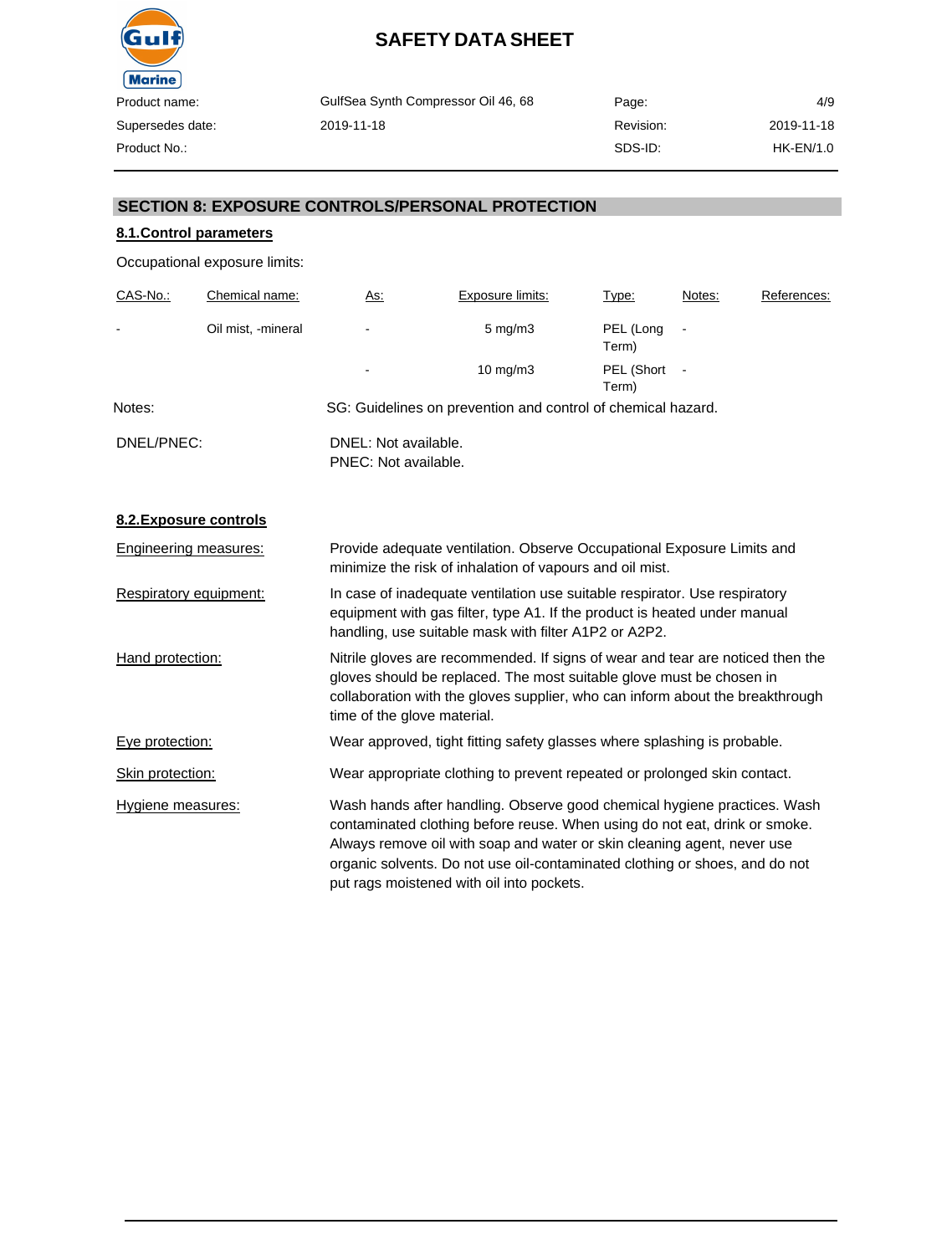

GulfSea Synth Compressor Oil 46, 68 2019-11-18

Page: Revision: SDS-ID: 5/9 2019-11-18 HK-EN/1.0

### **SECTION 9: PHYSICAL AND CHEMICAL PROPERTIES**

### **9.1. Information on basic physical and chemical properties**

| Appearance:                                        | Clear liquid.                          |
|----------------------------------------------------|----------------------------------------|
| Colour:                                            | Light yellow.                          |
| Odour:                                             | Mild. Petroleum.                       |
| Odour threshold:                                   | Not available.                         |
| <u>pH:</u>                                         | Not applicable.                        |
| Melting point / freezing point:                    | Not available.                         |
| Boiling point:                                     | Not available.                         |
| Flash point:                                       | 270 °C; ASTM D-92                      |
| <b>Evaporation rate:</b>                           | Not available.                         |
| <b>Flammability (solid,</b>                        | Not applicable.                        |
| gas): Explosion limits:                            | Not available. < 0.1 mmHg @ 20 °C      |
| <u>Vapour pressure:</u>                            | >1                                     |
| Vapour density:                                    | $~1$ 0.83                              |
| Relative density:                                  | Insoluble in water.                    |
| Solubility:                                        | Not available.                         |
| <b>Partition coefficient</b><br>(n-octanol/water): |                                        |
| Auto-ignition<br><u>temperature</u> (°C):          | Not available.                         |
| <b>Decomposition</b><br>temperature (°C):          | Not available.                         |
| Viscosity:                                         | 44.1 - 64.9 mm <sup>2</sup> /s (40 °C) |
| <b>Explosive properties:</b>                       | Not applicable.                        |
| Oxidising properties:                              | Not applicable.                        |
| 9.2. Other information                             |                                        |
| Pour point (°C):                                   | $-42^{\circ}$ C                        |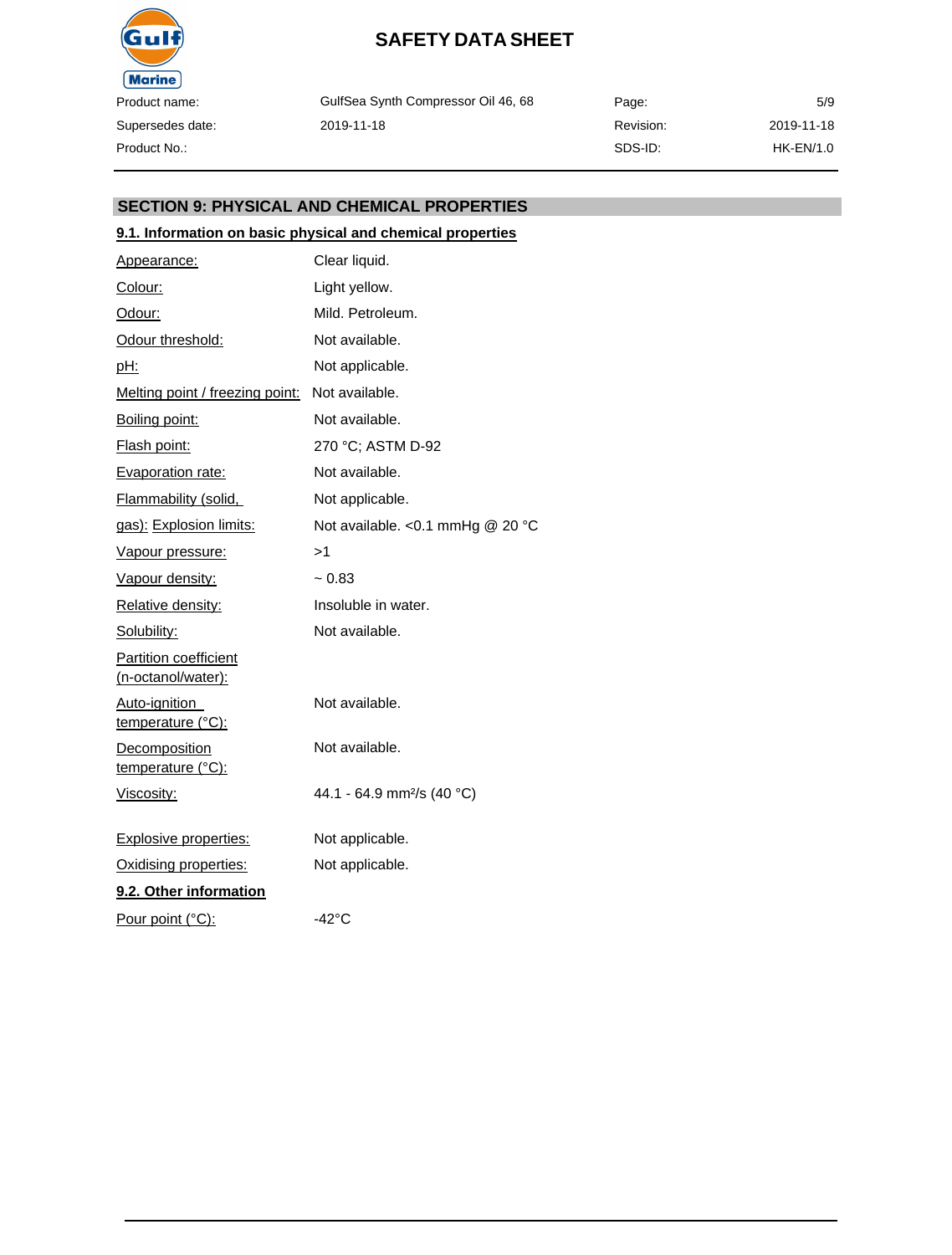

GulfSea Synth Compressor Oil 46, 68 2019-11-18 Page: Revision: SDS-ID: 2019-11-18 HK-EN/1.0

6/9

### **SECTION 10: STABILITY AND REACTIVITY**

### **10.1. Reactivity**

Reactivity: Not reactive.

**10.2. Chemical stability**

Stability: Stable under normal temperature conditions.

### **10.3. Possibility of hazardous reactions**

Hazardous reactions: None under normal conditions.

#### **10.4. Conditions to avoid**

Conditions/materials to avoid: Heat, sparks, flames.

#### **10.5. Incompatible materials**

Incompatible materials: Strong oxidizing substances.

# **10.6. Hazardous decomposition products**

Hazardous decomposition products: Hazardous polymerisation will not occur.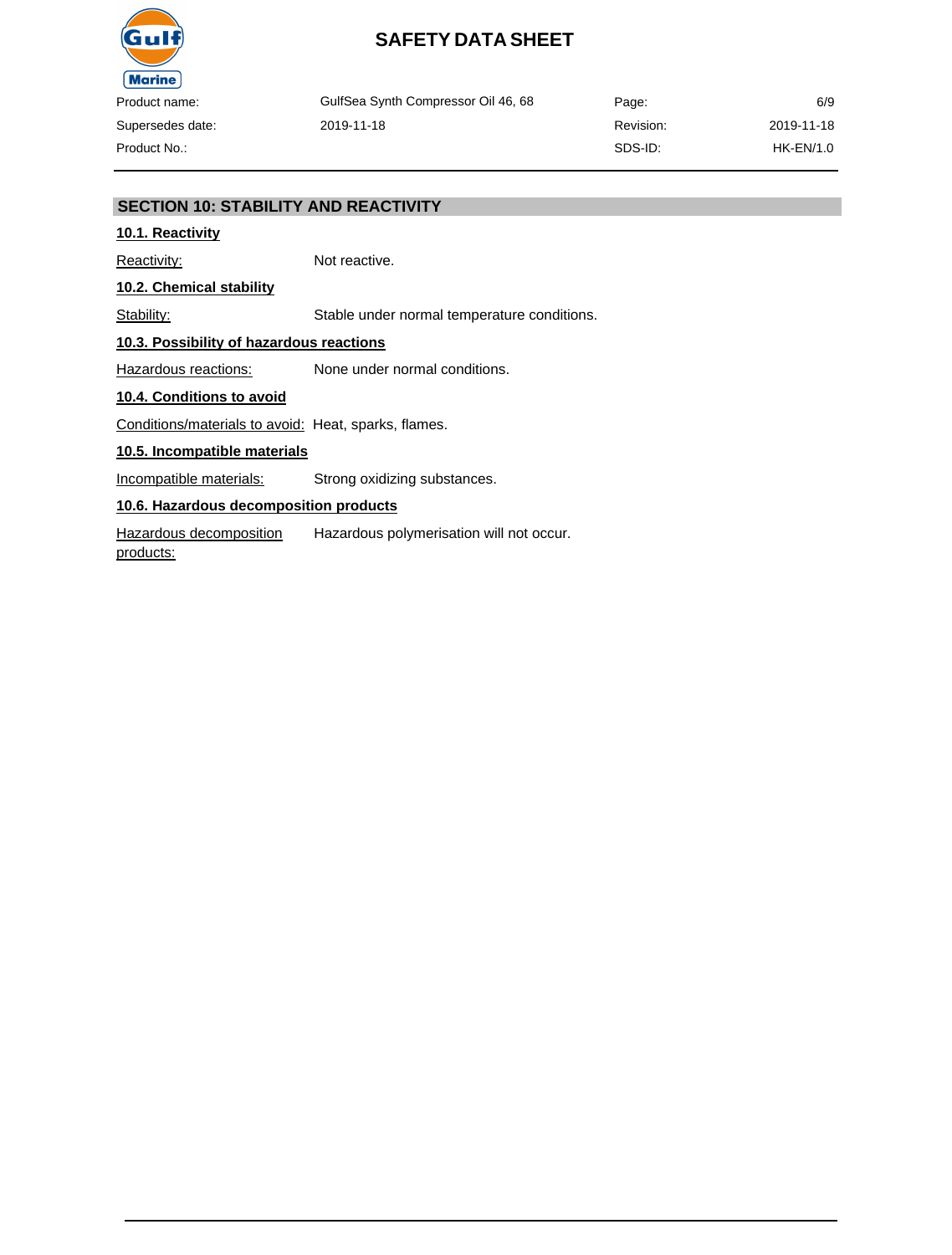

GulfSea Synth Compressor Oil 46, 68 2019-11-18

Page: Revision: SDS-ID: 7/9 2019-11-18 HK-EN/1.0

### **SECTION 11: TOXICOLOGICAL INFORMATION**

### **11.1. Information on toxicological effects**

| <b>Acute Toxicity (Oral):</b>                | Based on available data, the classification criteria are not met.                                                                                                                                      |
|----------------------------------------------|--------------------------------------------------------------------------------------------------------------------------------------------------------------------------------------------------------|
| <b>Acute Toxicity (Dermal):</b>              | Based on available data, the classification criteria are not met.                                                                                                                                      |
| <b>Acute Toxicity (Inhalation):</b>          | Based on available data, the classification criteria are not met.                                                                                                                                      |
| <b>Skin Corrosion/Irritation:</b>            | Based on available data, the classification criteria are not met.                                                                                                                                      |
|                                              | Serious eye damage/irritation: Based on available data, the classification criteria are not met.                                                                                                       |
| <b>Respiratory or skin</b><br>sensitisation: | Based on available data, the classification criteria are not met.                                                                                                                                      |
| Germ cell mutagenicity:                      | Based on available data, the classification criteria are not met.                                                                                                                                      |
| Carcinogenicity:                             | Based on available data, the classification criteria are not met.                                                                                                                                      |
| <b>Reproductive Toxicity:</b>                | Based on available data, the classification criteria are not met.                                                                                                                                      |
| STOT - Single exposure:                      | Based on available data, the classification criteria are not met.                                                                                                                                      |
| STOT - Repeated exposure:                    | Based on available data, the classification criteria are not met.                                                                                                                                      |
| <b>Aspiration hazard:</b>                    | Based on available data, the classification criteria are not met.                                                                                                                                      |
| Inhalation:                                  | Inhalation of oil mist or vapours formed during heating of the product may irritate<br>the respiratory system and provoke throat irritation and coughing.                                              |
| Skin contact:                                | Prolonged or repeated contact with used oil may cause serious skin diseases,<br>such as dermatitis.                                                                                                    |
| Eye contact:                                 | May cause temporary eye irritation.                                                                                                                                                                    |
| Ingestion:                                   | Low order of acute toxicity, but aspiration following ingestion and vomiting may<br>cause severe and potentially fatal chemical pneumonitis.                                                           |
| Specific effects:                            | The product contains a small amount of sensitising substance which may<br>provoke an allergic reaction among sensitive individuals in contact with skin.<br>Used oil may contain harmful contaminants. |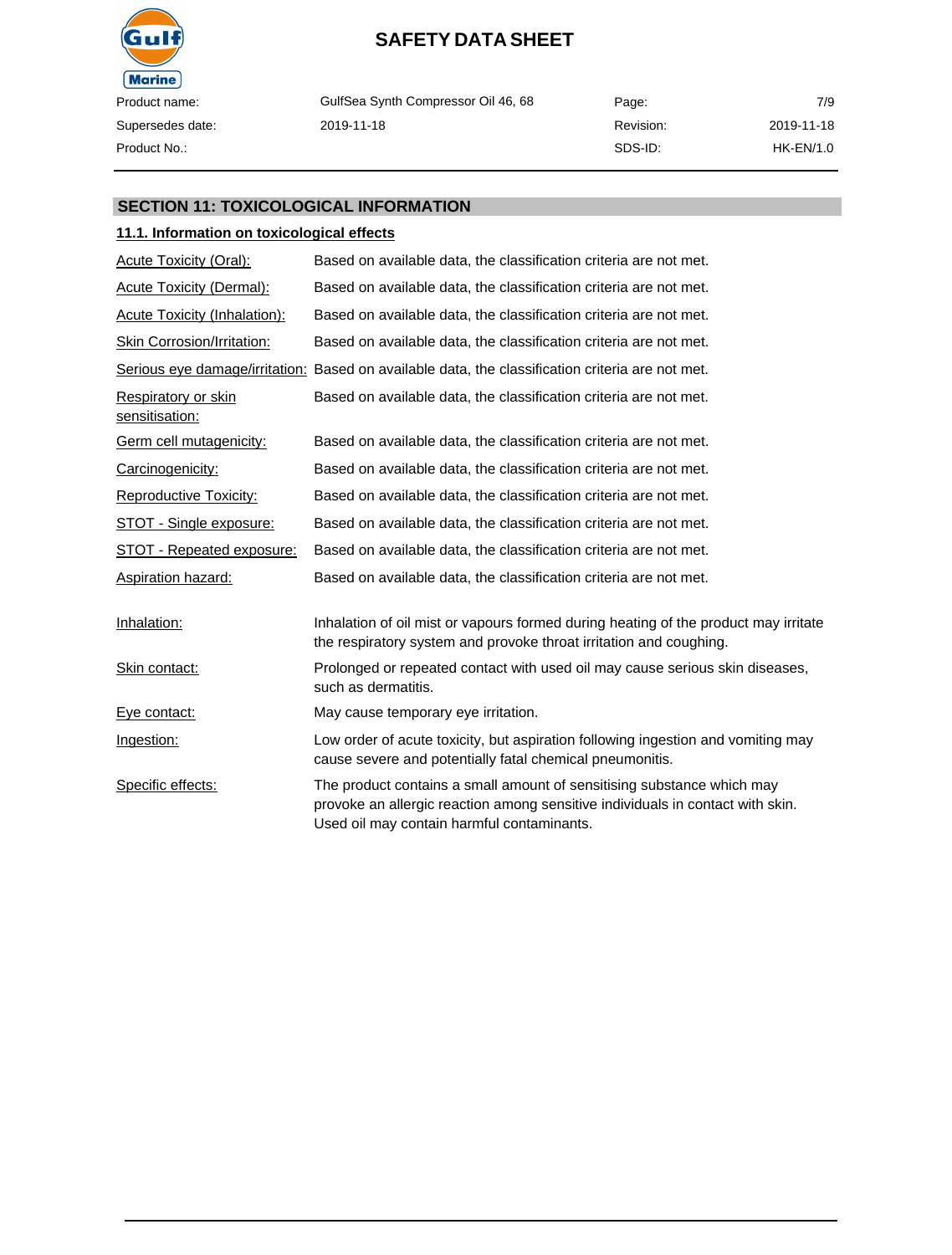

| oduct name:    | GulfSea Synth Compressor Oil 46, 68 | Page:     | 8/9        |
|----------------|-------------------------------------|-----------|------------|
| persedes date: | 2019-11-18                          | Revision: | 2019-11-18 |
| oduct No.:-    |                                     | SDS-ID:   | HK-EN/1.0  |

### **SECTION 12: ECOLOGICAL INFORMATION**

#### **12.1.Toxicity**

Ecotoxicity: Not classified as dangerous to the environment. Expected LC/EC50 value >100 mg/l

#### **12.2.Persistence and degradability**

Degradability: No data available.

# **12.3. Bioaccumulative potential**

Bioaccumulative potential: Bioaccumulation: Is not expected to be bioaccumulable.

#### **12.4. Mobility in soil**

Mobility: Not known.

#### **12.5. Results of PBT and vPvB assessment**

PBT/vPvB: No data available.

#### **12.6. Other adverse effects**

Other adverse effects: Not known.

#### **SECTION 13: DISPOSAL CONSIDERATIONS**

#### **13.1. Waste treatment methods**

Dispose of waste and residues in accordance with local authority requirements.

Contaminated packaging: Disposal through approved facilities is recommended.

#### **SECTION 14: TRANSPORT INFORMATION**

The product is not covered by international regulation on the transport of dangerous goods (IMDG, IATA).

| 14.1. UN number                                                                |                |  |  |
|--------------------------------------------------------------------------------|----------------|--|--|
| UN-No:                                                                         | Not regulated. |  |  |
| 14.2. UN proper shipping name                                                  |                |  |  |
| Proper Shipping Name:                                                          | Not regulated. |  |  |
| 14.3. Transport hazard class(es)                                               |                |  |  |
| Class:                                                                         | Not regulated. |  |  |
| <u>14.4.Packing group</u>                                                      |                |  |  |
| PG:                                                                            | Not regulated. |  |  |
| 14.5. Environmental hazards                                                    |                |  |  |
| Marine pollutant:                                                              | Not regulated. |  |  |
| Environmentally Hazardous Not regulated.<br><u>Substance:</u>                  |                |  |  |
| 14.6. Special precautions for user                                             |                |  |  |
| <b>Special precautions:</b>                                                    | Not regulated. |  |  |
| 14.7. Transport in bulk according to Annex II of MARPOL 73/78 and the IBC Code |                |  |  |
| Transport in bulk:                                                             | Not regulated. |  |  |
|                                                                                |                |  |  |